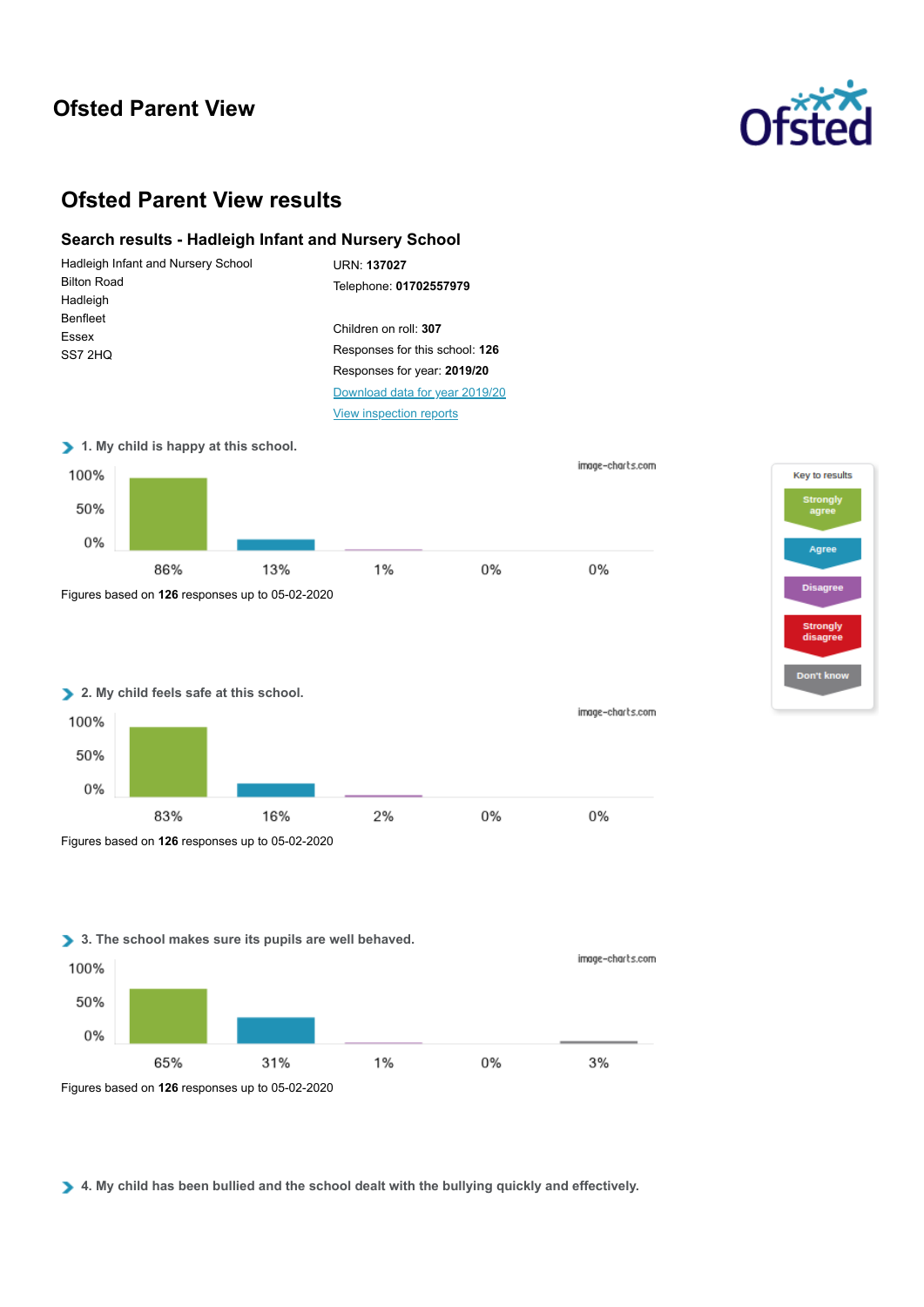

2%

0%

# Key to results My child has bullied Strongl Agree Disagree Strongly<br>disagree Don't kno

image-charts.com

3%

**6. When I have raised concerns with the school they have been dealt with properly.**

29%



**7. My child has SEND, and the school gives them the support they need to succeed.**



Figures based on **fewer than 10** responses up to 05-02-2020

Figures based on **126** responses up to 05-02-2020

66%

100%

50%

0%





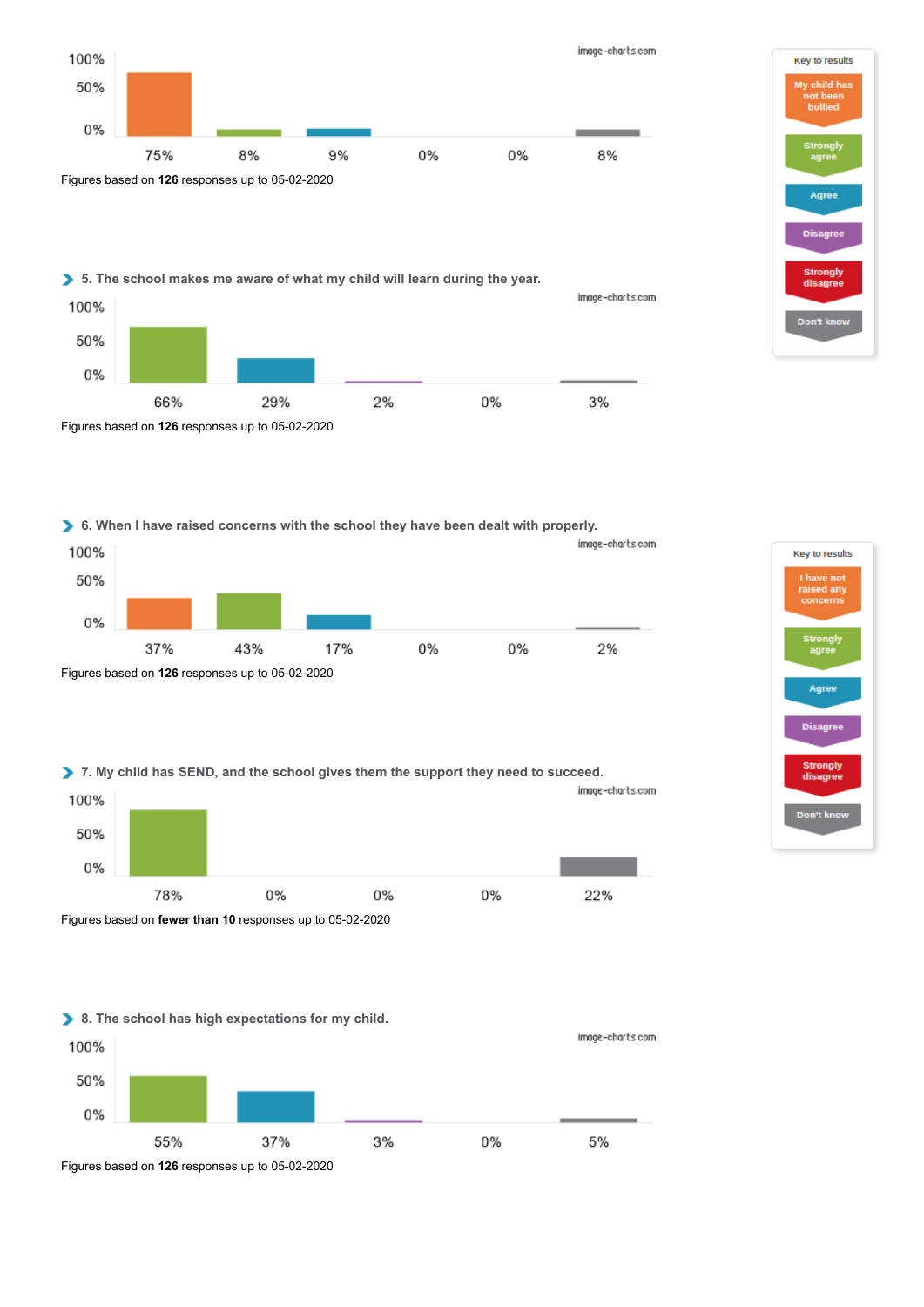

# **10. The school lets me know how my child is doing.**



### **11. There is a good range of subjects available to my child at this school.**



## **12. My child can take part in clubs and activities at this school.**



Figures based on **126** responses up to 05-02-2020

## **13. The school supports my child's wider personal development.**



Figures based on **126** responses up to 05-02-2020